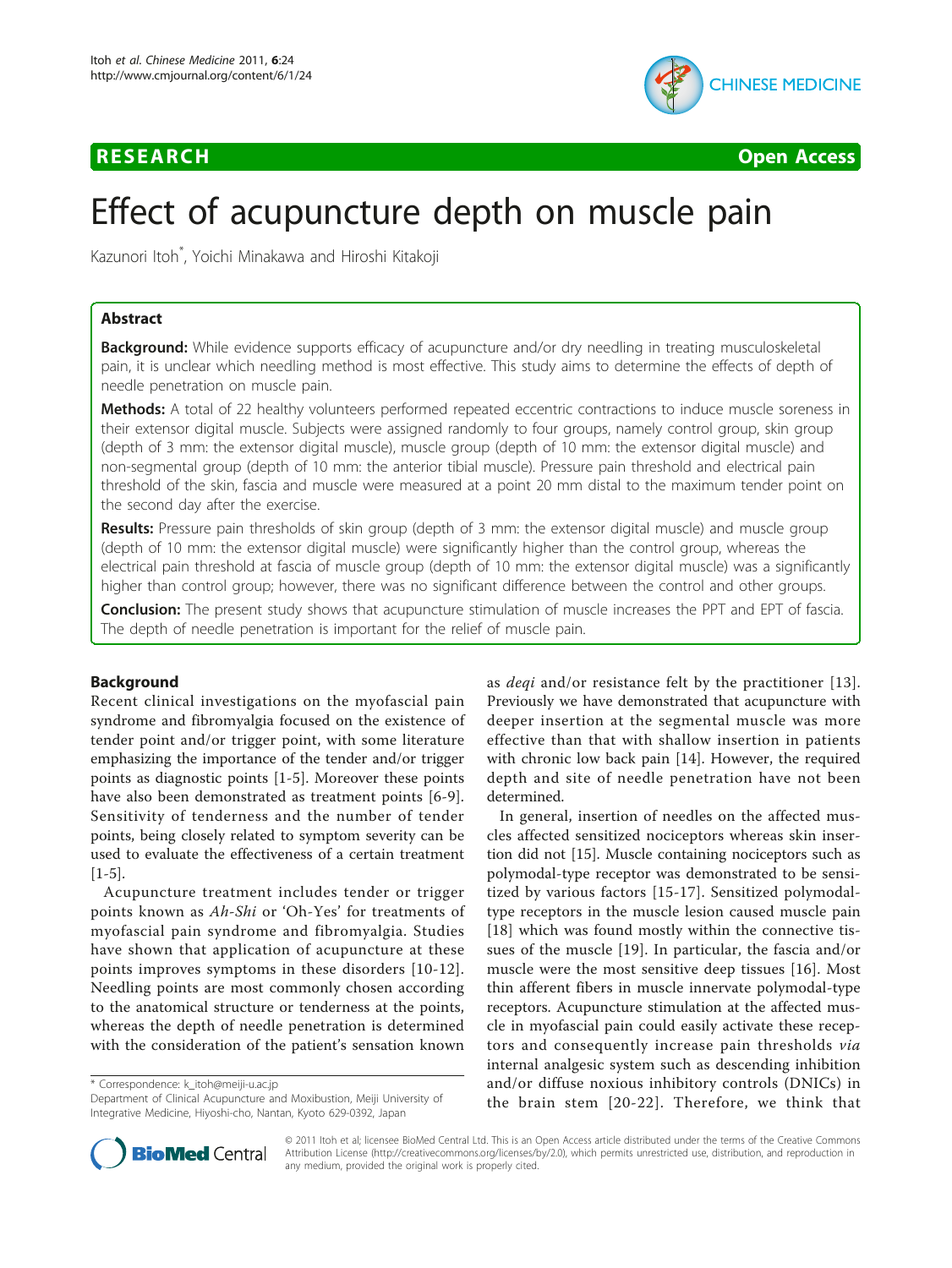acupuncture stimulation at the affected muscle may be most effective on the improvement in the pain thresholds.

The present study aims to determine whether acupuncture needling can relieve muscle pain. Effects of different depths of the needle penetration for relieving muscle pain under the DOMS model were also compared.

# Methods

## Participants

A total of 22 healthy volunteers (8 male and 14 female) aged between 18 and 28 years (mean 21.9 years) gave informed consent and participated in the study. All participants were recruited from the students of Meiji University of Integrative Medicine (Kyoto, Japan), in good health and not engaged in any physical training programs involving the exercise of the extensor digital muscle. At least six months after the first trial were required for a participant to be recruited again for the evaluation of the contra lateral side. This study was approved by the Ethics Committee of Meiji University of Integrative Medicine.

# Screening

All participants were screened for injury or pain (eg bone fracture, bruise and/or sprain of upper arm), medication, pregnancy, hemophilia, diabetes, asthma, weighttraining, intense fear of needles and participation in any similar trial within the past year. All participants were instructed to avoid any form of exercise for the duration of the trial.

## Eccentric exercise

The participant sat on a chair with a movable weight (metal screw nut with a long-shaft bolt) attached to his/ her third finger. The position of the weight (475 g) was adjusted such that the participant could remain the horizontal position for at least 10 seconds. The participant was asked to remain the position as long as possible. When bent 20 degrees downward at the matacarpophalangeal joint, the finger was reset to the original horizontal position manually by an investigator. This exercise was repeated until the participant was exhausted; three sets of the loaded exercises were performed with five minutes resting period. During the exercise, electromyogram (EMG) of the extensor digital muscle was monitored and displayed on an oscilloscope. Inappropriate movement by the participant during the exercise was corrected by the investigator when necessary.

## Randomization

A research assistant who was otherwise not involved in the study screened and enrolled participants at a

research desk. After participants completed the eccentric exercise, another research assistant, who was not involved with data collection, randomly assigned them to one of the four treatment groups using a computer program (SAMPSIZE V2.0, Blackwell Science, USA), and blocked random-allocation sequence with a block size of four.

# Experimental conditions

## Control group

Participants in this group rested supine on a standard treatment plinth for 30 minutes. The most tender point in the target muscle was treated.

# Skin acupuncture at the tender point of ipsilateral muscle (skin group)

Participants in this group received needling at the maximum tender point typically located on the distal third of the belly of the extensor digital muscle. Disposable stainless steel needles (0.18 mm  $\times$  40 mm, Seirin, Japan) were inserted straight with a depth of 3 mm and retained in place for 30 minutes.

## Muscle acupuncture at tender point of ipsilateral muscle (muscle group)

Participants in this group received needling on the maximum tender point which was the same as that in the skin group. Disposable stainless steel needles (0.18 mm × 40 mm, Seirin, Japan) were inserted straight with a depth of 10 mm and retained in place for 30 minutes. Muscle acupuncture at tender point of non-segmental muscle (NS group)

# Participants in this group received needling on the maximum tender point typically located on the distal third of the belly of the anterior tibial approximately over the musculotendinous junction. Disposable stainless steel needles (0.18 mm  $\times$  40 mm, Seirin, Japan) were inserted straight with a depth of 10 mm and retained in place for 30 minutes.

Acupuncture was performed by one of the authors (KI) who had three years of acupuncture training and ten years of clinical experience.

## Measurements

Pressure pain threshold (PPT) and electrical pain threshold (EPT) was measured at the point 20 mm distal to the maximum tender point. Pressure pain threshold (PPT) was determined as the minimum pressure (indicated as arbitrary units) that elicited the sensation of tenderness with a finger type pressure algometer (a probe of 6 mm in diameter) [[15\]](#page-4-0). Measurement was repeated three times and the minimum value was employed as the threshold value.

Electrical pain thresholds (EPT) of skin, fascia and muscle were measured with a pulse algometer [\[15,16](#page-4-0)]. A stainless steel needle electrode insulated with acrylic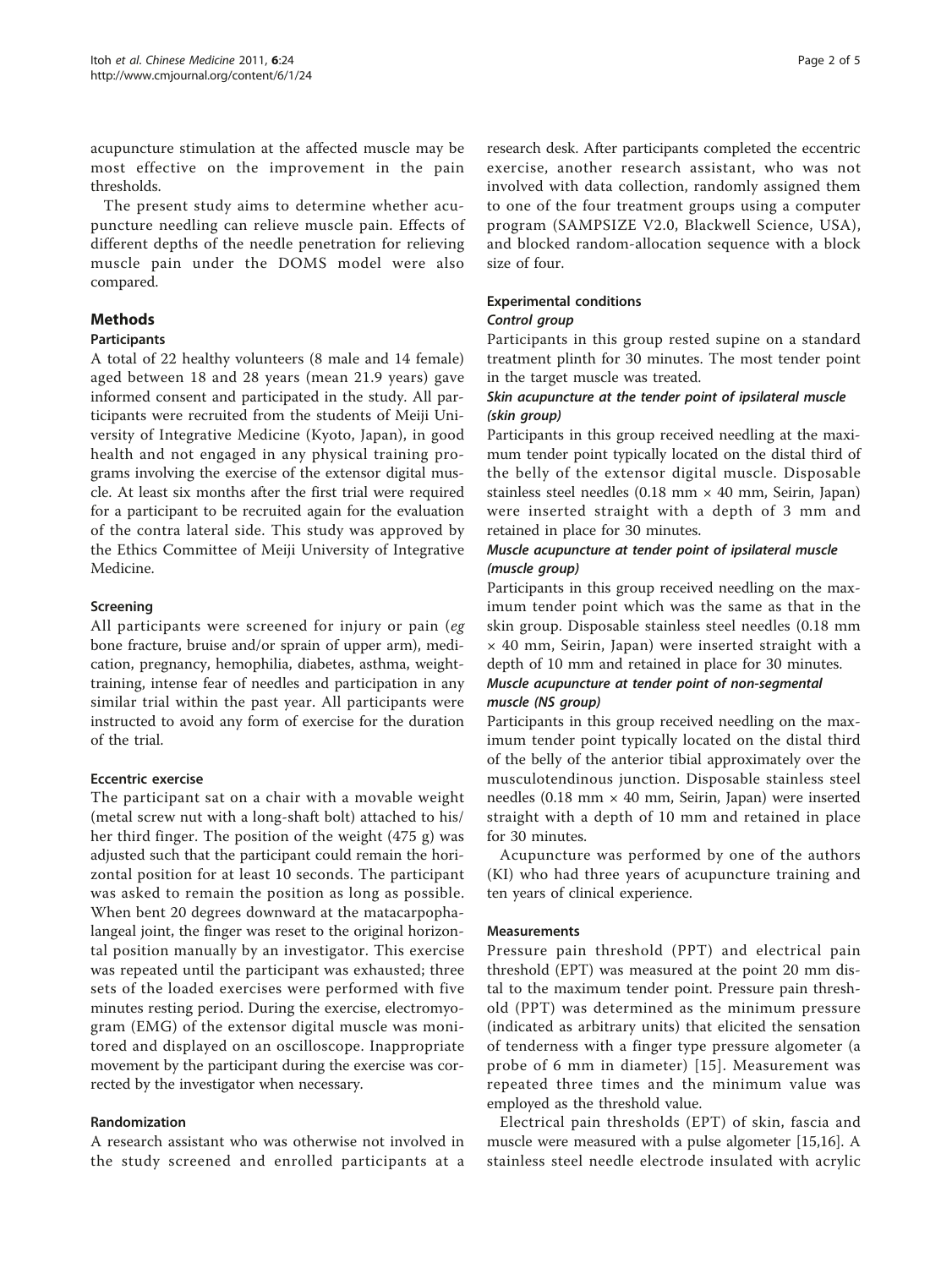<span id="page-2-0"></span>resin (180 μ m in diameter, impedance 391  $\pm$  30 kΩ at 1 kHz; Nisin Medical Institute, Japan) was used as a cathodal monopolar stimulating electrode. The needle was inserted manually and held in a guide tube attached to skin with adhesive tape. A metal surface anodal electrode was attached to the skin 10 mm apart from the needle. Participants were requested to press the button when he felt painful sensation (pain threshold), which triggered the digital display of the stimulus current and terminates the current stimulus pulse.

Needle was inserted stepwise at 0.5-1.0 mm and measured the pain thresholds of the skin, fascia and muscle. Depth in the fascia was determined by the needling stiffness (physical resistance for the manual insertion of needle) alongside with ultrasonic echo imaging (LOGIQ™400, GE Medical Systems, Japan).

Measurement was taken by one of the authors (YM) who had not been informed of the treatment allocation.

#### Experimental schedule

This study was designed as an observer-blinded, randomized and controlled clinical trial. All participants were evaluated with PPT and EPTs. Participants then took part in the eccentric exercise and were allocated randomly to one of four groups after exercise. Two days following the exercise, all participants received treatment for approximately 30 minutes and were evaluated with PPT and EPTs immediately after treatment.

#### Statistical analysis

PPT and EPT values were shown as mean ± standard deviation (SD). One-way analysis of variance (one-way ANOVA) followed by Dunnet's multiple comparison test (Statview for Windows, version 5.0, USA) were used to detect significant difference between groups in the EPT values. Multiple regression (Version 12, SYSTAT Software Inc., USA) was applied to analyzing the PPT values immediately after acupuncture stimulation (final PPT) between groups (control, skin, muscle and NS) with the following model: Final  $PPT = constant + base$ line PPT +control+ skin + muscle + NS + error, where skin, muscle and NS were treated as dummy variables [[20\]](#page-4-0).  $P < 0.05$  was considered statistically significant.

## Results

#### Changes in pressure pain threshold

Immediately after the repetitive eccentric exercise, the participants in all groups felt warmth and tenderness in the working muscle of the extensor digital muscle. Tenderness area was gradually restricted to the musculotendinous junction, and a rope-like taut band was detected in the tenderness area two days after the exercise.

While a significant decrease in the PPT values two days after the exercise was found in all groups, a

statistically significant recovery was observed after acupuncture treatment at the skin and muscle (regression coefficients [estimated differences between controls and the rest of the groups] for the skin and the muscle were 111.3 [95%CI 19.5-203.0, P = 0.020] and 318.1 [95%CI 226.0-410.2,  $P < 0.001$ ]) respectively (Figure [1](#page-3-0), Table 1).

#### Changes in EPT values

EPT values of the fascia of the muscle group in the second day were significantly higher than those in the control group ( $P = 0.028$ ); however, no significant difference was found among the four groups in the EPT values of the skin and muscle groups (Figure [2,](#page-3-0) Table [2\)](#page-3-0). Moreover, no significant difference was observed between the control and skin or NS group in the EPT values of all tissues (in terms of depths). EPT values of the fascia showed a similar pattern to that of the PPT values in Figure 1.

#### **Discussion**

In the present study, two of the 22 participants recruited originally were asked to take part in the study again because the number of participants was not enough for four groups containing six participants each. A statistically significant difference was found only between the acupuncture stimulation of muscle ( $P < 0.001$ ) and skin  $(P = 0.020)$  groups immediately after treatment,

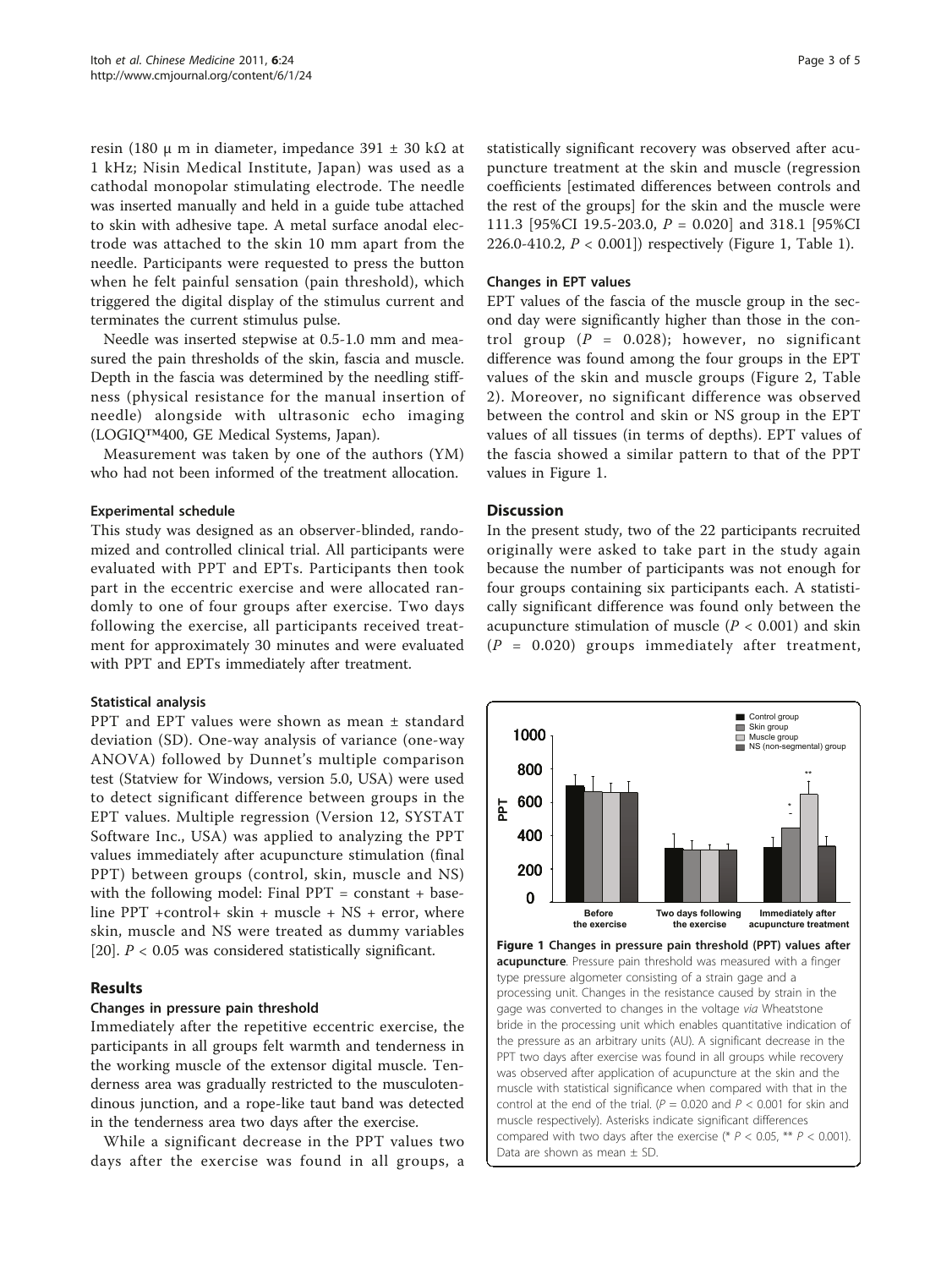| <b>PPT</b><br>(AU)                      | Control group<br>(mean $\pm$ SD) | Skin group<br>(mean $\pm$ SD) | Muscle group<br>(mean $\pm$ SD) | Non-segmental group<br>(mean $\pm$ SD) |
|-----------------------------------------|----------------------------------|-------------------------------|---------------------------------|----------------------------------------|
| Before the exercise                     | $698.2 + 68.6$                   | $663.0 + 93.9$                | $659.3 + 56.9$                  | $658.8 \pm 67.0$                       |
| Two days following the exercise         | $327.0 \pm 87.5$                 | $315.1 + 54.1$                | $313.8 + 35.3$                  | $313.7 \pm 39.3$                       |
| Immediately after acupuncture treatment | $328.7 \pm 63.0$                 | $445.0 \pm 89.6$              | $652.3 + 77.1$                  | $33.5 \pm 60.6$                        |

<span id="page-3-0"></span>Table 1 Changes in electrical pain threshold (EPT) values after acupuncture

suggesting that acupuncture stimulation of muscle is effective for DOMS.

Several studies on the efficacy of acupuncture and/or dry needling treatment for pain conditions [\[12,23,24](#page-4-0)] indicated three important parameters, namely site, mode and intensity of the stimulation, are important for achieving efficacy of acupuncture and/or dry needling [[12](#page-4-0)]. In past studies, the stimulation sites were traditional acupoints [\[25-27](#page-4-0)]; however, our recent studies suggested that the response to tenderness points, such as trigger points, could be greater than that to the traditional acupoints or non-tenderness points [[14](#page-4-0),[28](#page-4-0)]. Moreover, our previous trial found that needling at the tender point on the affected muscle were more effective in the treatment of neck pain than that in the non-affected muscle [[28\]](#page-4-0). The present study provided further evidence by demonstrating a statistically significant difference ( $P < 0.001$ ) between the affected muscle (segmental



muscle: the extensor digital muscle) and the nonaffected muscle (non- segmental muscle: the anterior tibial muscle) on pressure pain thresholds, suggesting that tender point on the affected muscle may be more effective in treatment of muscle pain than the nonaffected muscle.

Furthermore, the present study demonstrated a difference among the depths on pressure pain thresholds and electrical pain thresholds. As previous studies found that the applied pressure was transmitted to the muscle tissue through the skin and subcutaneous tissue, and activated muscle nociceptors responsible for pain sensation in the muscle [[18](#page-4-0),[29](#page-4-0),[30](#page-4-0)], the thickness and physical properties of these tissues may strongly influence the pressure transmission. Moreover, the pressure obviously excited cutaneous receptors and probably induced pain sensation in the skin [\[30](#page-4-0)]. Thus, the origin of the pain was unclear in previous studies. On the other hand, electrical pain thresholds of skin, fascia and muscle were measured with a pulse algometer [[15,16\]](#page-4-0). The pulse algometry used in the present study allowed us to measure deep pain threshold and selectively at different sites. Thus, the origin of the pain became clear in the present study.

Our results (Figure [1](#page-2-0) and 2)showed that among the tested depths (5-10 mm) the acupuncture stimulation on the affected muscle at 10 mm was most effective on the improvement in the PPT and EPT. The present study was limited by its small sample size. Further studies of larger sample size are warranted.

#### Conclusion

The present study shows that acupuncture stimulation of muscle increases the PPT and EPT of fascia. The depth of needle penetration is important for the relief of muscle pain.

Table 2 Changes in electrical pain threshold (EPT) values after acupuncture

| <b>EPT</b><br>(mA) | Control<br>group<br>(mean $\pm$ SD) | Skin group<br>(mean $\pm$ SD) | Muscle<br>group<br>(mean $\pm$ SD) | Non-segmental<br>group<br>(mean $\pm$ SD) |
|--------------------|-------------------------------------|-------------------------------|------------------------------------|-------------------------------------------|
| skin               | $0.55 + 0.64$                       | $0.64 + 0.25$ $0.80 + 0.32$   |                                    | $0.85 + 0.28$                             |
| fascia             | $0.09 + 0.12$                       | $033 + 013$                   | $0.64 + 0.20$                      | $0.31 + 0.09$                             |
| muscle             | $1.19 + 0.30$                       | $1.09 + 0.40$                 | $102 + 024$                        | $0.89 + 0.36$                             |